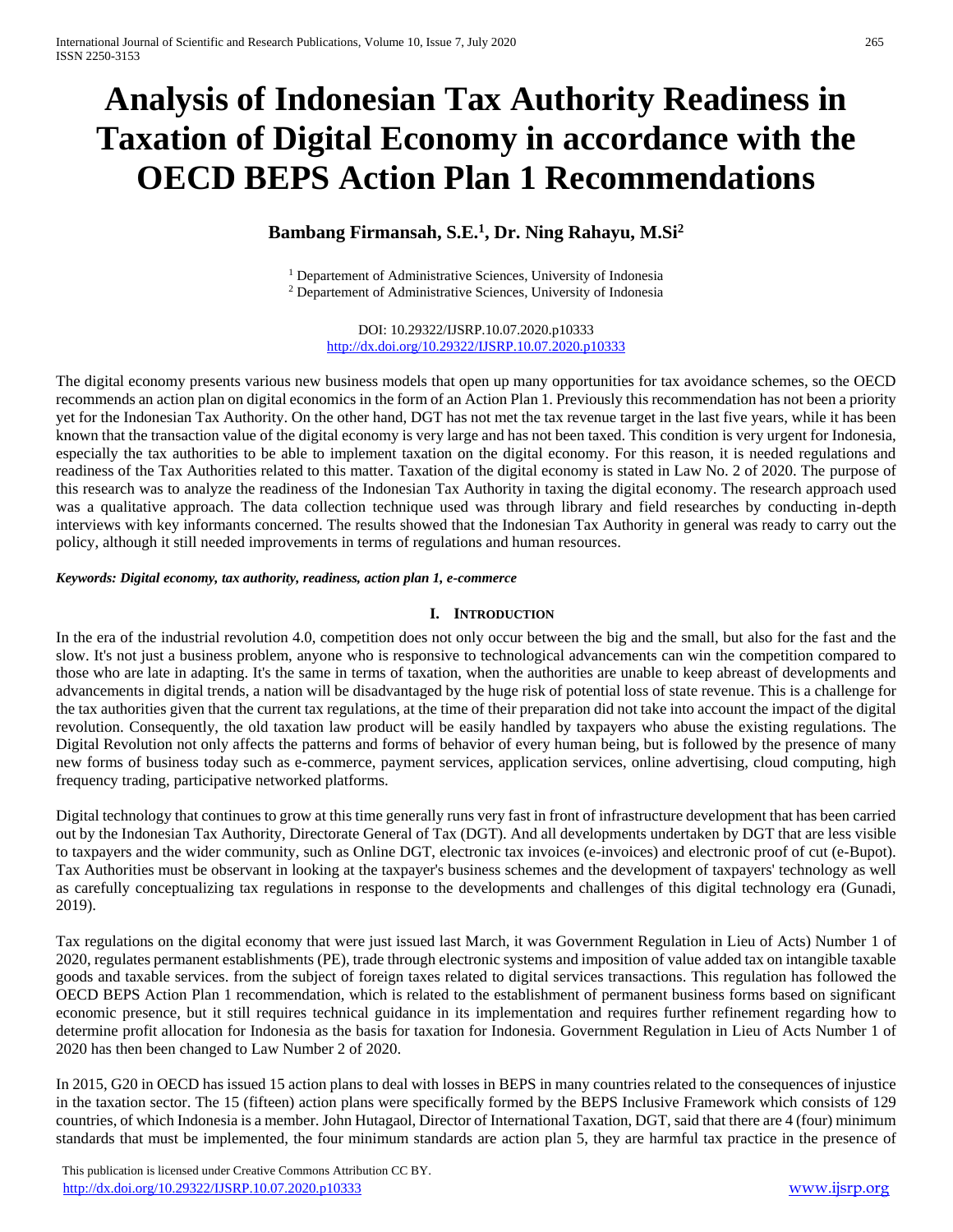Government Regulation in Lieu of Acts Number 1 of 2017 concerning access to Financial Information for Taxation Purposes and then action plan 6, it is misuse of Tax Treaty then action plan 13, it is transfer pricing documentation by issuing PMK-213/PMK.03/2016 and finally action plan 14, it is settlement of international tax disputes. Indonesia has implemented the 4 (four) minimum standards, although not all of the minimum standard action plans are productive in the sense of generating state revenue. The BEPS OECD action plan beyond the minimum standards that has not yet been implemented in Indonesia is the BEPS 1 action plan which is related to the taxation of the digital economy, even though it is well known that taxation of the digital economy is very important and should be a priority because it has a very large tax potential to boost the achievement of tax revenue. This should be made a breakthrough by the Indonesian Tax Authority to explore the enormous potential of state revenue from the digital economy. Over the past five years the DGT has not reached the state revenue target set according to graph 1 below:





Based on Google's research, Temasek and Bain & Company, according to graph 2, it is predicted that the potential of the Indonesian digital economy in 2025 will be 133 billion dollars, which when exchanged with an average exchange rate of 1 US \$ is 14 thousand rupiahs is 1.862 trillion rupiahs, so that it is clear that the potential for VAT on the digital economy can be calculated to reach 186.2 trillion rupiah, excluding the income tax aspect. This digital economy has not been taxed in Indonesia. This potential tax excavation should be made a breakthrough by DGT to obtain state revenue. For this reason, Indonesia is in dire need of readiness in a number of things including regulatory support, the readiness of the Tax Authorities, Taxpayers and other stakeholders to implement the OECD BEPS Action Plan 1 recommendations. The large number of multinational companies that avoid tax by utilizing the tax regulation loophole is one of the implications of the absence of tax policy on the digital economy. If it is calculated, in 2025 Indonesian digital economic transactions according to Google's research, Temasek and Bain & Company can generate tax potential in the form of Value Added Tax which is very large, which is approximately 186.2 trillion rupiahs (calculated according to VAT rates, which is 10 percent of the transaction value amounting to 1,862 trillion rupiahs) or has a portion of 11.78 percent of the 2019 tax revenue target last year which amounted to 1,580 trillion rupiahs. Based on the problem, the implications and the large portion of the potential portion of the tax on the digital economy encourages researchers to conduct in-depth research on DGT's readiness in taxation of the digital economy in accordance with international readiness and taxation theory combined with OECD BEPS Action Plan 1 recommendations.



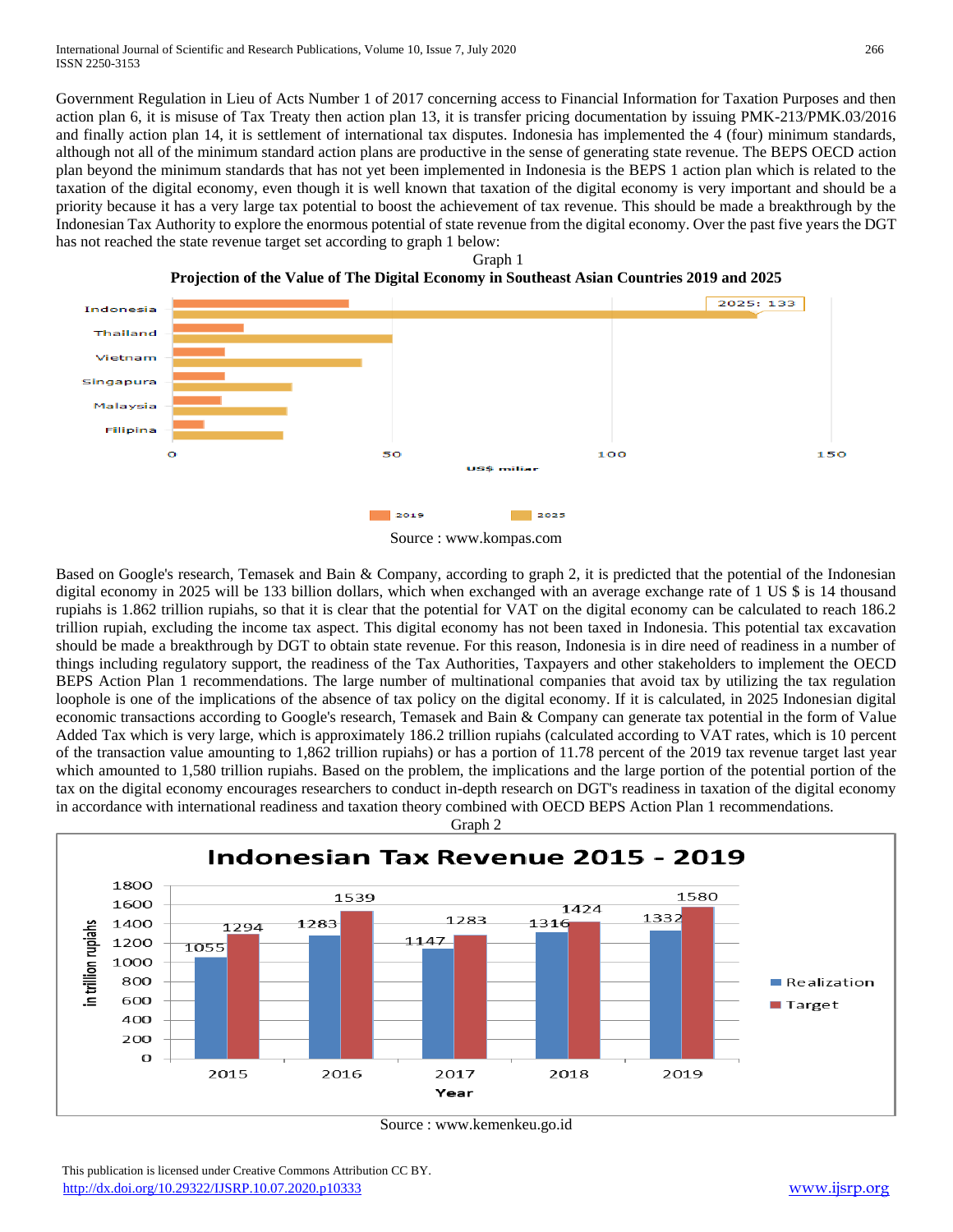# **II. RESEARCH ELABORATIONS**

According to Tapscott (Tapscott, 1996), digital economy is a social phenomenon that affects economic systems, where the phenomenon has a characteristic as an intelligence space, consisting of information, some access to information instruments, information capacity and information processing. The components of a successful digital economy were initially identified as e-commerce activities, the digital distribution of goods and services and the information technology (ICT) industry. According to Zimmerman (Zimmerman, 2000), the digital economy is a concept that is often used to describe the global impact on the rapid development of information and communication technology that has an impact on socioeconomic conditions. Areas that are affected are the fields of product and service product development (research), production, sales or supply depending on the reach of digital technology. According to Bloch (Bloch et al., 2006), in the digital economy, their service companies are in accordance with certain services according to certain specific requests or special offers, offers have been characterized as private and individual or private offers that trade globally and cut intermediary chain.

The social phenomenon of the effects of the rapid development of information and communication technology (ICT) certainly affects changes in the pattern of individual and organizational business. An organization that tries to respond to changes or dynamics of the internal and external environment is often referred to as organizational readiness. The readiness in this study relates to how an organization (Indonesian Tax Authority) responds to changes. In the internal and external environment of the organization changes occur that lead to an organizational response, whether an organization can respond positively and be able to adapt well to changes that occur in that particular environment, or even even tend to respond to negative things and stay with the conditions in the organization. According to Lubis and Huseini (2009), various forms of changes in the environment that occur today are inevitable for organizations to become adaptable and move dynamically for the existence and sustainability of the organization. Vakola (2013) states that changes in an organization are considered as an integral part of an organization's life.

An organization that tries to respond to changes or dynamics of the internal and external environment is often referred to as organizational readiness. It is necessary to understand the understanding of readiness and organization as a separate entity, before understanding what organizational readiness is as a unitary entity. Understanding readiness in various organizational management literature has been conveyed by various experts including: 1) readiness is a cognitive initial indicator (cognitive precursor) of the form of resistance or support from efforts to change. Basically, readiness to change may act to precede resistance to change, increasing the potential for more effective change efforts. Readiness is described in terms of the beliefs, behavior, and intentions of the members of the organization. The essence of change readiness is the involvement of individuals' cognition among employees (Armenakis et al., 1993); 2) the concept of readiness is related to change. Readiness can be based on subjective feelings or perceived abilities. A statement in which an individual or organization is considered "ready or not ready" to perceive a form of readiness (Mrayyan, 2008); 3) the degree of readiness which means a dichotomy conceptualizes a readiness. Readiness is not only stated by the term "ready" or not "ready", but is measured by the level of readiness of individuals, teams, work units/departments, or organizations that can be observed from each level of the organization (Lokuge, 2018).

Readiness in this research related to how an organization responds to changes. Some experts have defined the organization as follows: 1) organization as a player in a rule of the game (institutional), can be in the form of individuals or groups involved in achieving certain goals. An organization is bound by the rules, values and norms that exist and can force individuals/groups (North, 1992); 2) Lubis and Huseini provide organizational understanding from Barnard and Davis, it is: "A social unity of groups of individuals (people) who interact with each other according to a structured pattern in a certain way so that each member of the organization has its own duties and functions, and as a unity certain objectives, and also have transparent boundaries, so that organizations can be separated clearly and firmly from their environment" (Lubis and Huseini, 2009).

The two definitions of readiness and organization above provide important points relating to organizational readiness, it is the presence of preventive efforts, effective change, the involvement of an individual/group, restrictions with certain rules/norms, and the achievement of common goals. To reinforce the understanding of organizational readiness, the following is presented an understanding of organizational readiness from several experts, they are: 1) organizational readiness is an existing trust in individuals (employees) stating that the organization can not only make a change by itself without involving employees in a change process which can be called successful (Cinite, 2009); 2) the classic definition conveyed by Weiner, et.al. that organizational readiness is basically an organization's ability to undergo soft (non-radical) transformation in responding to the hopes and needs of the internal and external environment (Narayanamurthy, 2018); 3) organizational readiness refers to existing mechanisms, then processes that can encourage or disrupt changes such as organizational structure, culture, climate, leadership commitment, and others. Hierarchy of organizational structure and forms of communication that are not flexible, can inhibit a change in the organization (Vakola, 2013).

Researchers provide an understanding of organizational readiness based on the explanation of the concept above is the ability of an organization to respond to various changes both in the internal and external environment, involving the role of individuals and groups, which aims to reduce resistance and to achieve the desired organizational changes in accordance with the values /rules in the organization. Then the readiness of the organization appears in the forms, ways, and processes of an organization in responding to a change.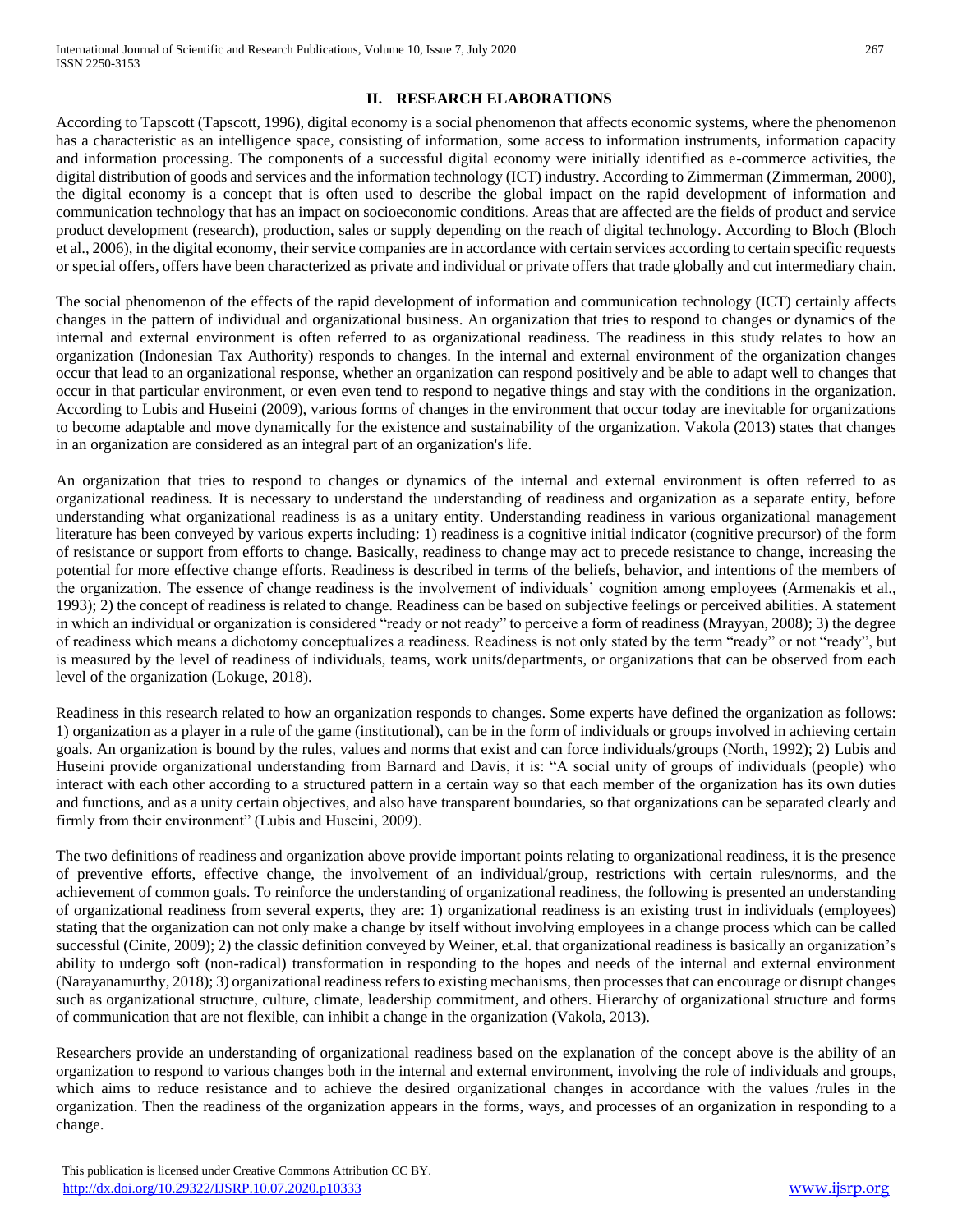There are 5 (five) elements in the formation of readiness systems in organizations, including messages, interpersonal and social dynamics, influential strategies, attributes of change agents, and judgments (Armenakis, 1993), they are: 1) messages, the main elements of readiness in change between members of the organization are "Message of change". There are 2 (two) messages, consisting of: a) the need to change (discrepancy), it is the difference between the desired goal and the current conditions, and b) the ability of individuals and/or groups to change (efficacy). The message discrepancy aspect communicates information about a constant need to change such as competition, changes in government policy; 2) interpersonal and social dynamics, change is an effort that requires beliefs from groups of individuals who interact to change beliefs, behaviors, and intentions based on aspects of message discrepancy and efficacy. Change agents must understand the differences of individual and group readiness and what factors influence individual and group interpretations of the message; 3) influential communication strategies, to influence individual cognition are appropriate for creating readiness for organizational change: persuasive communication (both oral and written) and active participation. The third strategy is managing external information sources; 4) the agent of change agents, the effectiveness of the change strategy depends on the agent of change with certain attributes, it is the factors of credibility, trust, friendliness, and expertise of change agents; 5) assessment, basically the assessment of the readiness of individuals, teams and organizations, will greatly depend on the availability of time, funds, expertise, and the importance of the assessment carried out. Readiness is assessed by methods such as surveys, interviews, questionnaires, or observations and according to the reliability and validity of the data.

On the other hand, the imposition of taxes on the digital economy will not be separated from the term of permanent business form (PE), the following concepts that make a digital transaction into a PE have been submitted by several experts, among which are as follows; a) the concept of a server as PE, some taxation experts argue that the server can be categorized as PE because it is a physical facility used to carry out sales transactions. Vink (1998: 67) asserts that PE arises if the company not only provides the machine but also operates and maintains the machine for their own account; b) the concept of Virtual PE, the concept of Virtual PE that was initiated by Hinnekens as quoted from Bohorquez (2016, 94) states that the physical presence in taxes for e-commerce will be more clearly seen in significant commercial activities on a continuous basis related to non-business activities to the existence of a place of business in the source country.

## **III. RESEARCH METHOD**

This study is conducted using qualitative approach as this study will provide a comprehensive overview of the phenomenon discussed. The data collection technique used in this research is literature studies and field research through interviews with key informants namely people that are competent in understanding the issues discussed in this study. The informant group includes the following : officials of the Ministry of Finance which includes the Directorate General of Tax (DGT) and the Fiscal Policy Agency (FPA), Ministry of Economic Coordinators, Ministry of Trade, Central Statistics Agency (CSA), Ministry of Communication and Information, Bank Indonesia (BI) associated with the theme, tax consultants and practitioners, taxpayers and academicians.

## **IV. RESULT**

## **A. OECD Recommendation**

OECD provides several recommendations related to the digital economy. Important points of the recommendation were written by the OECD in the form of 2018 interim report whose contents are as follows: first, it elaborates on digitalization, business models, and their relationship to the process of value creation.

Second, in the 2018 OECD interim report, a summary was given of the development of the implementation of the BEPS package related to the digital economy. Some of the summary points include: (i) preventing the avoidance of Permanent Establishment (PE) status (Action 7), (ii) guaranteeing the application of value creation in transfer pricing (Action 8-10), (iii) strengthening the provisions of the CFC (Action 3), to (iv) progress in the Multilateral Instrument (MLI) (Action 15).

Third, regarding the imposition of cross-border digital economic business tax, which is classified in 4 (four) groups, they are: 1) efforts to modify PE threshold; 2) unilateral action with a mechanism withholding tax; 3) countries that impose a final tax (turnover tax); 4) countries that have a special taxation regime targeting large multinational companies. There are 3 (three) things that can be learned from various 'unilateral' policies, consisting of: (i) aiming to protect and expand the tax base where the customer or user is located; (ii) using elements related to the market as a tax base, for example: sales, places of consumption; and (iii) reflecting dissatisfaction with the profit allocation model of the current international tax system.

Fourth, members of the inclusive framework have diverse views in responding to the development of the digital economy, particularly regarding the need to change the international tax system and the extent to which these changes need to be made. This report states that there are still differences of opinion. There are groups of countries that speak out about the inconsistencies between the jurisdictions where profits are taxed and the jurisdictions where values (profits) are formed.

Fifth, there is no agreement between members of the inclusive framework regarding the benefits or the need for initial measures before the 2020 final report. A number of countries actually oppose the initial measures because they pose a risk to the prospect of consensus building. However, for countries which agree to the existence of measures that are temporary can carry out unilateral policies by taking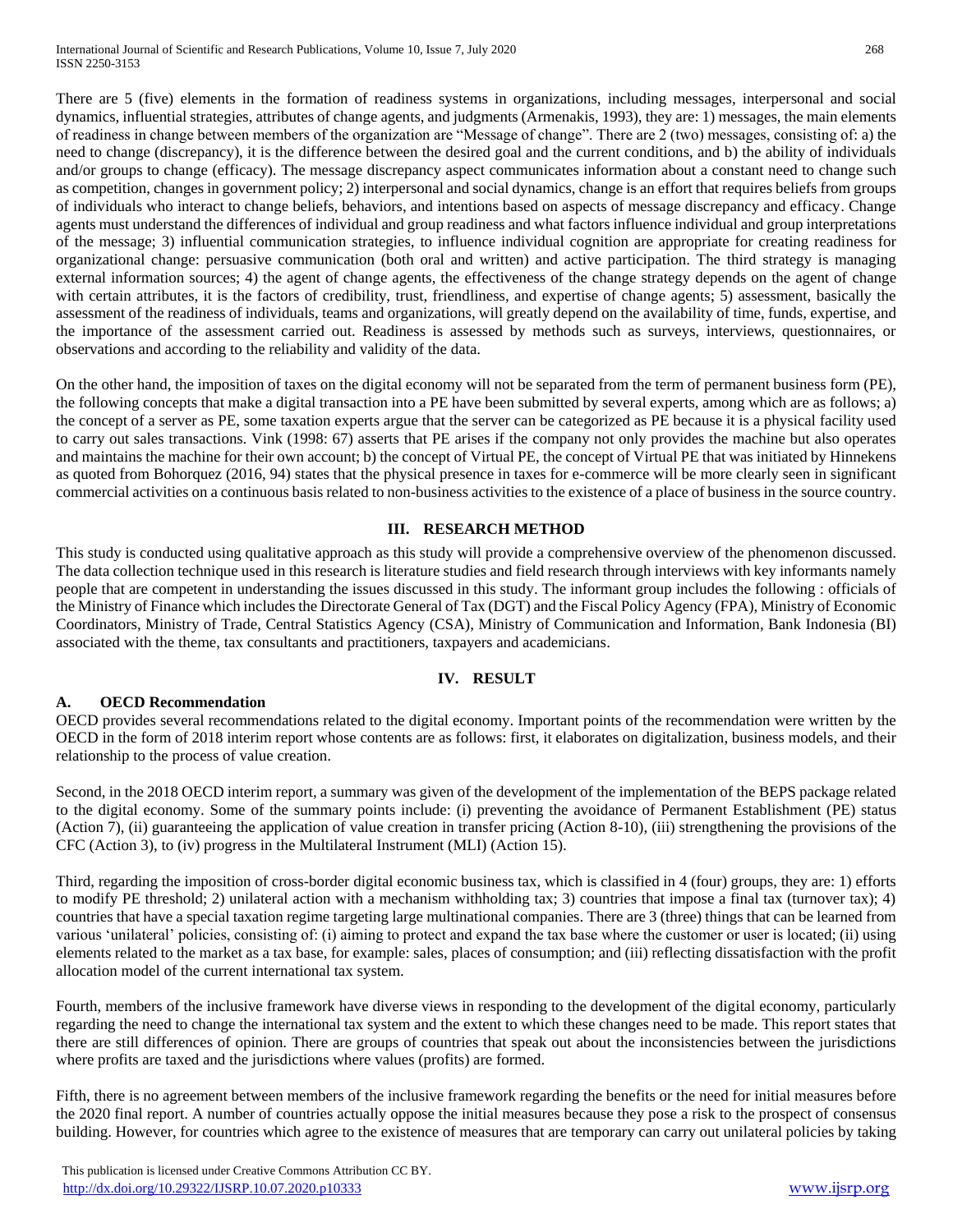into account the following considerations: 1) must be in accordance with international agreements; 2) must be temporary and must be changed based on global consensus, if it already exists; 3) must target precisely (targeted) and does not apply generally; 4) not giving excessive tax burden; 5) as much as possible does not affect the start-up business, the establishment of new businesses and small businesses; 6) does not add compliance costs and provide complexity.

Sixth, explore further the impact of digitalization on the tax system. For example, the presence of an online platform (apartment rental sites, online taxis, etc.) can actually encourage the growth of gig and sharing economies, which in turn will facilitate economic growth and increase income. Therefore, the government needs to ensure that there is an equal tax treatment and ensure there is no specific tax regime for the business model. In addition, the challenges of the digital economy can also be overcome through taxpayer education aimed at increasing compliance and the collaboration between authorities and online platforms in collecting transaction value data. From the administrative side, the existence of the digital economy can also create the effectiveness of compliance services, reduce compliance costs, and improve services to taxpayers.

Seventh, the proposal for a "unified approach" and "Globe", the inclusive framework publishes policy notes on handling the challenges of tax digitizing the economy. In this policy note, the inclusive framework recommends two pillars they are: 1) pillar one (proposal of unified approach), discusses the allocation of taxation rights between jurisdictions and explains proposals for new profit allocation and nexus rules based on the concept of "significant economyc presence" and exploitation of the user participation "and" intangable marketing "in jurisdictions; 2) pillar two (proposal of "GloBE") calls for the development of a coordinated set of rules to address the on going risk of structures that allow MNEs to transfer profits to jurisdictions where they are not subject to tax or very low taxes.

# **B. Indonesian Tax Authority Readiness**

Indonesia as one of the G20 member countries will follow the OECD recommendations, especially in this research related to the digital economy. To carry out these recommendations requires readiness in terms of tax regulations and the HR side of the tax authority. Related to the digital economy, how is the ability of the Indonesian tax authorities in responding to various changes that occur both within the authority environment both internal and external. Regarding readiness both individually, groups and organizations, researchers use the readiness theory of Armenakis (Armenakis et.al., 1993), Armenakis states that there are 5 (five) elements in the formation of readiness systems in organizations, including messages, interpersonal and social dynamics, strategies influential, change agent attributes, and judgment.

The main mechanism for creating readiness for change among organizational members is the message for change. Then the researcher starts this analysis from the first element of readiness, message, the main element of readiness in change between organizational members is the "message of change". There are 2 (two) messages, they are: a) the need to change (discrepancy); and b) the ability of individuals and/or groups to change (efficacy). The Indonesian Tax Authority responds to this digital economic phenomenon by taking the following actions: 1) forming a Digital Economy Task Force. This Task Force involves several directorates within the DGT; 2) changing the PE definition through Multilateral Instrument (MLI). The Minister of Finance signed the MLI in February; 3) there has been support from the leadership, with the issuance of unilateral regulation in the form of Government Regulation in Lieu of Acts No. 1 of 2020 which later became Law No. 2 of 2020 which partially regulates the contents of the digital economy.

Regarding aspects of Value Added Tax, Indonesia follows the OECD recommendations in the 2018 interim report, fifth point, regarding the benefits or the need for initial/unilateral measures before the final report 2020. This action is allowed for countries that are pro to the existence of measures that are temporary, by meeting the following considerations: 1) according to international agreements; 2) are temporary; 3) targeting precisely (targeted); 4) not giving excessive tax burden; 5) has no impact on start-up businesses, new business establishment, and small businesses; 6) does not add compliance costs and is not complicated. Indonesia carries out these unilateral measures with Law Number 2 of 2020 which was later reduced to the Minister of Finance Regulation Number PMK-48/PMK.03/2020 concerning Procedures for Appointment of Collection, Collection and Deposit, as well as Reporting Value Added Tax on Utilization of Affected Goods Intangible Taxes and/or Taxable Services from Outside the Customs Area within the Customs Area through Trade through the Electronic System. Indonesia issued a unilateral regulation aimed at: 1) collecting state revenue; 2) creating a fair playing field; 3) preparing a pre global consensus policy.

In accordance with the Armenakis journal (Armenakis et.al., 1993), discrepancy is the belief that the necessary changes requiring the workings (mechanisms) of organizations are different from the desired end goal which emphasizes the importance of changes in external contextual factors in justifying the needs in organizational change. While aspects of efficacy affect the mindset, actions, and emotions of individuals and/or groups that are used to overcome differences of opinion related to change. The researcher analyzes that both of these are related to awareness factors of differences that can produce positive energy in building a spirit of change in this case tax regulation on the digital economy and the factor of confidence as efficacy can be seen as a perceived ability to overcome differences, differences here are related before they exist regulations and after regulations and conditions both institutionally and individually (employees). All tax authority employees are very confident and aware of the importance and urgency of the imposition of this digital economic tax. This awareness and belief must be disseminated to external parties both to taxpayers, tax consultants, taxation academics, business associations, ministries and related institutions.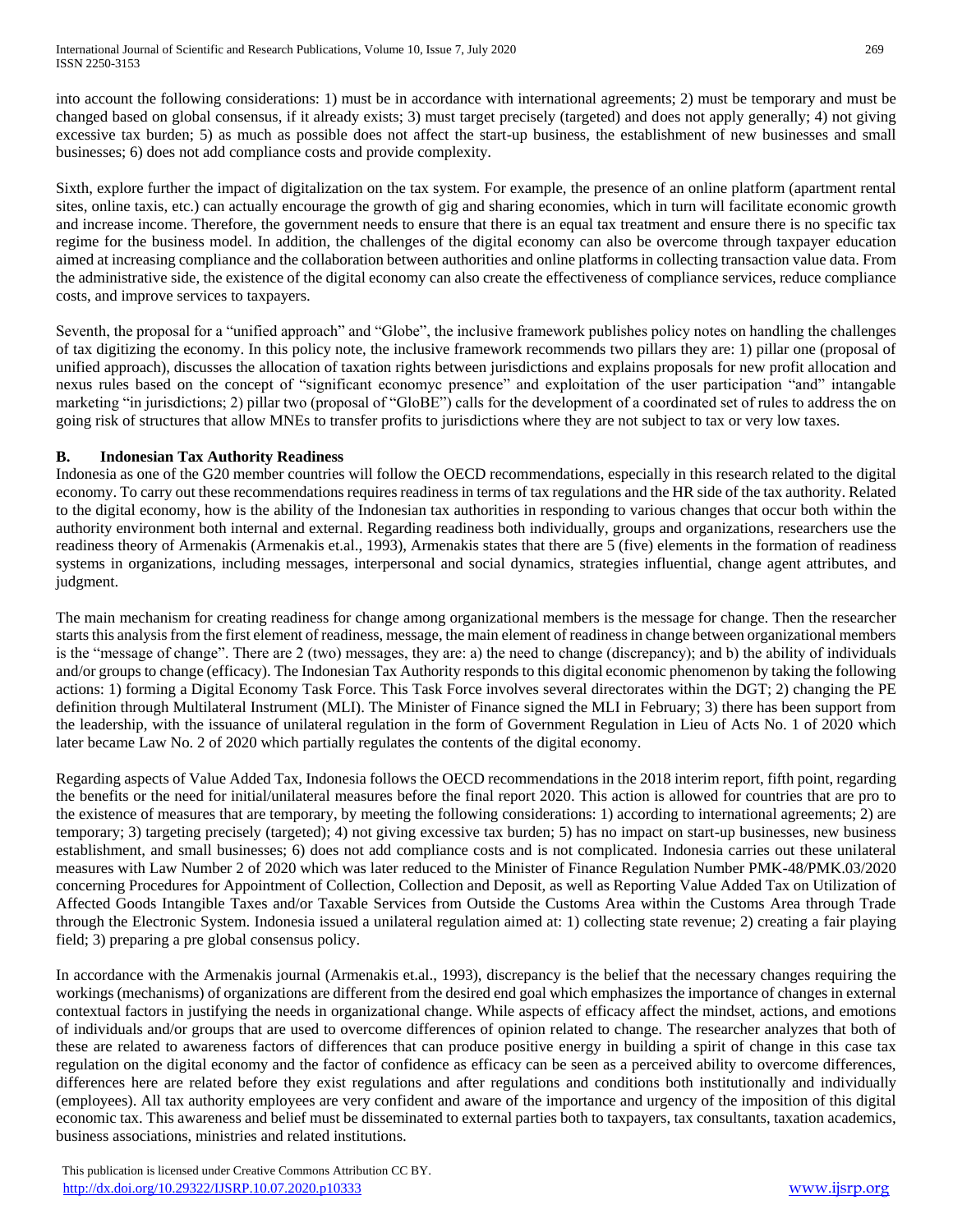The second element of readiness is the element of interpersonal and social dynamics. The efforts of the Indonesian tax authority readiness to involve and convince all employees who interact socially to change beliefs, attitudes, and intentions in accordance with differences in understanding and ability and aspects of the benefits of the message of change (Armenakis, et.al., 1993), agents of change in this case DGT employees must understand the difference between individual and group/organizational readiness, and what influences the group/organizational interpretation of the readiness message. With the issuance of regulations that can be easily understood by all parties, including taxpayers, DGT employees, and other relevant stakeholders, and followed by dissemination and dissemination on target, it is hoped that this regulation on digital economic taxation in Indonesia can later be implemented by all relevant parties properly. The stages that have been carried out include: 1) Indonesia has received assistance from the OECD, IBFD, ITO, trainning and Focus Group Discussion (FGD) on the digital economy. DGT and FPA have always been involved in several OECD working parties related to the digital economy; 2) not all DGT employees understand about this digital economy. This has only been understood by employees within the Directorate of International Taxation, some employees within the Large Taxpayer Regional Tax Office and the Special Jakarta Regional Tax Office.

In the near future, DGT will need to develop employee competencies, such as programmed and continuous training on international taxation especially digital economy, interpretation of tax treaty and transfer pricing. It is hoped that the DGT will immediately create a road map for the DGT employee competencies, how DGT has a strategy to improve employee competency in a good and sustainable manner. So that employees have good analytical skills and standards regarding international taxation.

The third element of readiness, the influence strategy, which includes active participation, persuasive communication and external information management. Conceptualizing the dynamics of tax authority readiness, how change agents could naturally intervene in the flow of social information processes that occur among authority employees to increase readiness for change. Two strategies offered by Bandura (1977) and Fishbein and Azjen (1975) in the Armenakis journal (Armenakis et.al.,1993) in influencing individual cognition are to create readiness in changing tax authority: persuasive communication (both oral and written) and active participation, The third strategy is the management of tax authority information sources to external parties. Actions that have been taken by the Indonesian tax authorities include: 1) DGT is always involved and expresses opinions in working parties and other task force meetings; 2) Luckily DGT got 1 (one) representative from OECD, it is Mr. Andrew Aurbach, who can help to communicate DGT with the OECD and inclusive framework; 3) On the other hand, DGT has coordinated within the Ministry of Finance with FPA and external Ministry of Finance institutions with the Ministry of Communication and Information, Ministry of Trade, Central Statistical Agency, Bank Indonesia and with other external stakeholders; 4) DGT needs to immediately prepare an information technology (IT) system related to digital economic taxation, DGT needs to immediately have data to validate corporate data both domestic and foreign; 5) in accordance with Government Regulation PP No. 80 of 2019 in which businesses are required to report their business regularly, then it is decided in a coordination meeting in the economic field that Central Statistical Agency (CSA) is given authority in the collection of digital economic data.

Regarding external information management, DGT coordinates with other agencies, in accordance with Presidential Regulation Number 74 of 2017 concerning the Road Map of the Electronic-Based National Trading System (Road Map of E-Commerce). Specifically, for the taxation program, the agency responsible for compliance with the presidential regulation is the Coordinating Ministry for the Economy, which acts as the coordinating agency. The members are the Ministry of Finance (in charge), the Ministry of Trade, the Ministry of Communication and Information, Bank Indonesia (BI) and the Central Statistics Agency (CSA). The implementation of Perpres Number 74 of 2017 is regulated further into Government Regulation PP Number 80 Year 2019. Then PP Number 80 of 2019 then has 2 (two) implementing rules, they are Minister of Trade Regulation Number 50 of 2020 and Head of CSA Regulation which still in the process of preparation.

The coordination of DGT with the Ministry of Communication and Information is related to the business registration system on the internet. In accordance with Law No. 19 of 2016 concerning information and electronic transactions (ITE), it is regulated regarding the electronic system, about who is organizing it and about the registration procedure of the electronic system organizer. The Ministry of Communication and Information receives registration of both public and private services. In this case there is coordination between ministries and institutions, for example fintech can obtain a business license if it has registered with the Ministry of Communication and Information. So, if they have not registered their business with the Ministry of Communication and Information, the Financial Services Authority will not issue the fintech operating license. Several other sectors have also required suppliers/users to register at the Ministry of Communication and Information. For over the top companies like Google, Yahoo should be the same as an electronic system organizer. So that the business actor (supplier/user) before registering the business with the guiding institution according to the relevant sector must register with the Ministry of Communication and Information. In addition, according to Regulation of the Minister of Trade No. 50 of 2020, a clause is stipulated that the marketplace must provide a link to One Single Submission (OSS), each business actor must register. Researchers assess both systems and procedures are very good to continue to prioritize the coordination system of ministries and institutions.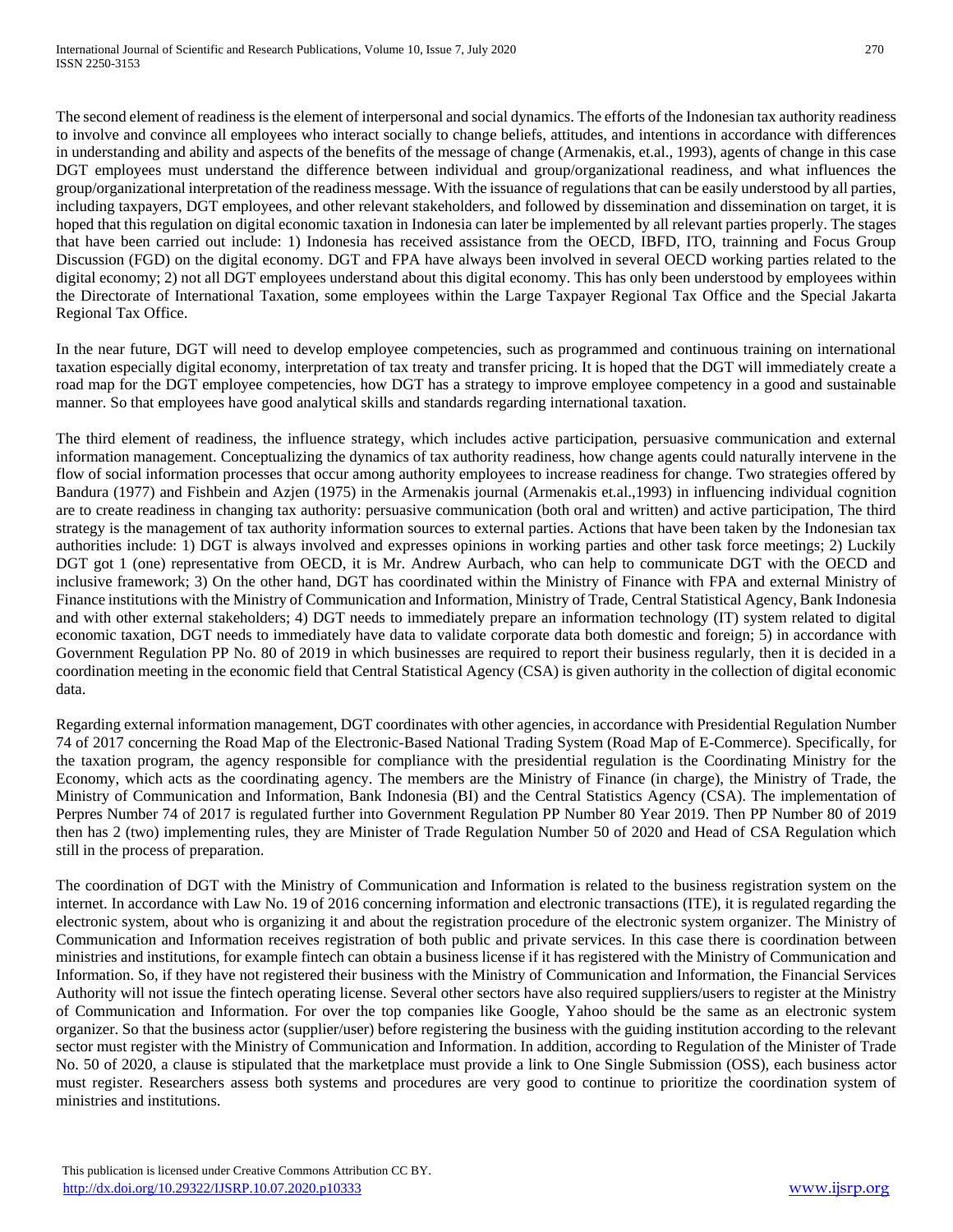The most important coordination with DGT's external parties is with Central Statistical Agency, because this coordination is related to the e-commerce data recording system. Later the e-commerce business actor reporting system will be built and developed by Central Statistical Agency. The policy that was designed, related to the collection of this data is being conceptualized at Central Statistical Agency. In terms of infrastructure and human resources, Central Statistical Agency is ready to carry out this task. The concept brought beforehand separates the types of formal and informal businesses, formal businesses such as those using the marketplace and websites, while the informal ones are those who trade using social media. It is hoped that this informal business will soon be known. Regarding the reporting of business actors, formal businesses are required to report on a monthly basis, while for informal businesses are required to report annually. Reporting by the system/machine/FTP (File Transfer Protocol) is made of two reporting models, first, for the marketplace requested daily transactions, which are reported monthly. Second, non-marketplaces are asked for only monthly transaction data, which is reported annually. In addition, for the marketplace requested daily transaction data along with commodity details. There are two types of data that are requested from business actors, first, company data (profile) on an annual basis and second, daily transaction data that is reported monthly.

It should be noted that previously Bank Indonesia had collected data on the four largest marketplaces in Indonesia. In short, in the future raw data from the marketplace and business players will be directly accessible to DGT and Bank Indonesia. Specifically, the DGT requires marketplace data and business actors to add data on the population registration number, telephone number and Taxpayer Identification Number for which data can only be accessed by the DGT only. And any other party is not allowed to access the data, even though Central Statistical Agency is the developer of this system. In detail, the business actor will be encoded with the Identification Data (ID) only, may not include the name, the identity details are unknown. With this condition Central Statistical Agency did not violate Law 16 of 1997 concerning Statistics. Because it does not provide individual data. Central Statistical Agency is also designing systems for non-marketplaces, such as vertical classified: jobstreet, horizontal classified like Olx, Kaskus. This classification was carried out by Indonesian e-Commerce Association (IDEA). For Tokedia, Lazada, Bukalapak, shopee already has a non disclosure agreement (NDA) with Bank Indonesia. Whereas DGT has entered into agreements with 13 marketplace companies. Related to this system, it is targeted if this Central Statistical Agency Regulation global draft is completed in June 2020, then in July 2020 it will be finalized. The system will soon be developed. It is recommended that the concept of data transfer of business actors to Central Statistical Agency for the marketplace use FTP, while non-marketplaces use online input.

The fourth element of readiness is the agent of change. It is about the factors of credibility, trust, friendliness and expertise. The effectiveness of the influence strategy (the fourth element of readiness) depends on the change agent that uses it. Attributes, such as the credibility, trust, friendliness, and expertise of change agents are obtained from what people know about the agent and/or the general reputation of the agent (Armenakis et.al., 1993). Clearly, messages that create readiness will have more influence if change agents produce messages that have a good reputation about the digital economy. Conversely, when these attributes are not liked, the ability of change agents to create readiness for change will be hampered.

For this reason, related to the elements of the agents of change, DGT and FPA continue to strive to achieve these four attributes such as credibility, trust, friendliness and expertise, both domestically and internationally. DGT and FPA always strive to improve the ability of employees. Meanwhile, the preparedness of the DGT is not only about digital economy taxation. The issue of credibility, trust, friendliness and expertise is about the big picture of the institution. Talking about OECD BEPS Action Plan 1 recommendations is indeed more inclined to the digital giant. If only employees in special units who understand and master the digital economy are considered to be no problem, but in the future, it is expected to also look at the wider DGT employee coverage. Trust regarding the balance of rights with obligations, then friendliness, friendliness and responsiveness must be put forward especially for complaints or questions of taxpayers.

Regarding the expertise of change agents, it is demanded that the will and ability to learn continuously, learning teams need to be formed at each level of leadership in the context of synergy and innovation methods of socialization according to the times. And about this expertise received input and complaints from external tax authorities who complained about the unevenness and lack of knowledge and ability of some tax authority employees, especially regarding international taxation, namely the digital economy, interpretation of tax treaty and transfer pricing. This is related to the Indonesian tax authority which does not yet have a program to carry out continuous personal development improvement. It is proposed that a road map be made to improve employee competency as a whole, in a continuous and programmed manner which is certainly synergized with programs from related agencies such as the Financial Education and Training Agency and FPA.

The final element of readiness, the fifth is readiness assessment. It is related to the aspects of expertise, funding, time and assessment. To guide efforts to build readiness is very useful for assessing organizational readiness. An assessment of perceived difference and target efficacy will be carried out in measuring the state of readiness. This provides evidence that readiness can be assessed through a Research methodology survey. The methodological assessment can include the use of questionnaires, interviews, and observation methods. Whatever method is used in sensing readiness, change agents must respect the importance of the reliability and validity issues (Armenakis, et.al., 1993).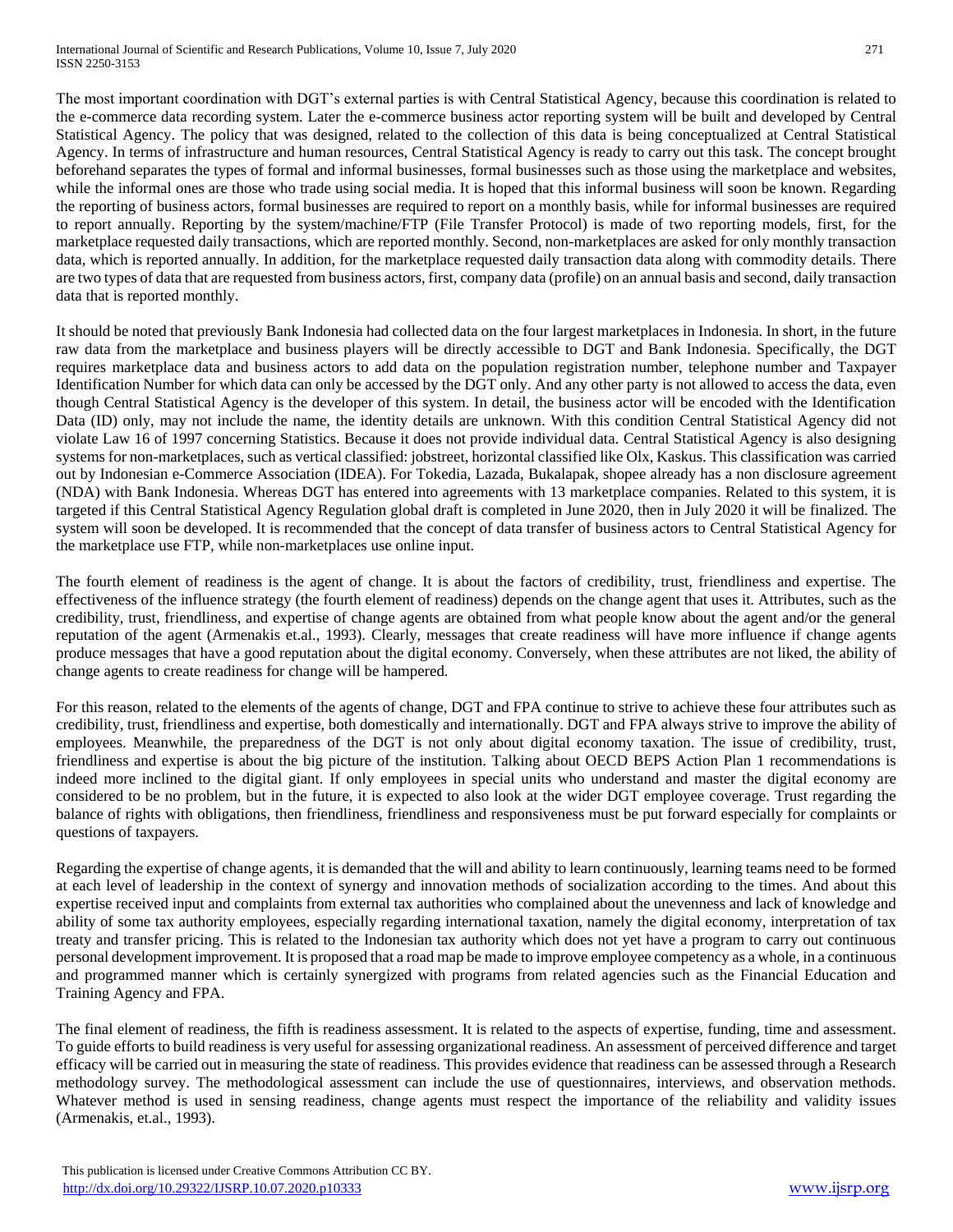Researchers conducted interviews with relevant and competent informants in the field of digital economy to assess the readiness of the tax authority according to the fifth element of readiness. The informants convey the following matters: 1) preparation of the organization in accordance with Law Number 2 of 2020, has been carried out by the DGT to immediately form a Digital Economy Task Force. Cooperation between directorates within the DGT and between the DGT and FPA within the Ministry of Finance has also been quite effective and quite good, the readiness of each individual tax authorities, DGT team and organization to be able to formulate taxation on the digital economy has also been done well; 2) assessed in terms of expertise, please note that DGT has sent many employees to study international tax and digital economy. Then in terms of funding, this is a challenge, it needs good IT (information technology) capabilities, it needs a lot of investment, this IT was developed not only for digital economy, but for all administrative purposes this DGT has led to digitalization. So that taxpayers do not need to report physically anymore. Related to this element of readiness assessment in terms of resources, DGT is able, staying political will or commitment from the leadership, because this is also very important; 3) it

needs to be long-term to deal with this digital economic phenomenon, and a model or roadmap for employee competency development is needed. This is related to the training material to be delivered related to digital economy, who will be the instructor and who will be the participant. Then the trainning model through the trainning of trainer (TOT) mechanism, whose targets are employees at the Large Taxpayer Regional Tax Office and the Special Jakarta Regional Tax Office may be applicable.

#### **V. CONCLUSION**

The Indonesian Tax Authority in general can be said to be ready in taxing the digital economy, although there are some things that still need to be improved and refined. Some things that can be categorized as ready include: 1) The Minister of Finance has signed a Multilateral Instrument (MLI) related to changes in defining PE and the Ministry of Finance has always been involved in several OECD working parties related to the digital economy; 2) great support from the country's leadership by issuing a unilateral regulation, Law No. 2 of 2020 concerning the imposition of taxes on the digital economy; 3) DGT and FPA have received assistance and training from international institutions such as OECD and IBFD; 4) DGT has coordinated and continues to establish data exchange cooperation with Ministries, Institutions and other parties related to digital economy.

It is recommended to the tax authority to immediately determine the taxation instrument in terms of a tax policy scheme that is appropriate and easy. And this must be immediately followed by rapid and appropriate dissemination and trainning. Equally important, a roadmap for developing employee competency development that is programmable and beneficial for the DGT and FPA should be immediately made, especially in the field of international taxation which includes transfer pricing, interpretation of tax treaty and digital economy. And in a broader scope to put forward the involvement of all taxation stakeholders in each preparation of tax regulations.

#### **REFERENCES**

Armenakis, A. A.; Harris, S. G.; Mossholder, K. W. (1993). Creating Readiness for Organizational Change. Human Relations, 46 (6), 681-703. DOI: 10.1177/001872679304600601.

Bloch, M., Pigneur, Y dan Sergev, A. (2006). On the road of electronic-Commerce- A Business Value Framework, gaining competitive advantage and some research issues. Working paper University of Laussane, Laussane SwissBohorquez, A.C.V. (2016). Virtual Permanent Establishment : An Approach to the Taxation of Electronic Commerce Transactions. Revista de Derecho Fiscal, enero-junio de 2016, p-94

Cinite, I.; Duxbury, L. E. and Higgins, C. (2009). Measurement of Perceived Organizational Readiness for Change in the Public Sector. British Journal of Management, 20, 265–277. DOI: 10.1111/j.1467-8551.2008.00582.x

Gunadi et.al.. (2019). Pajak 4.0. Challenges and dynamics of taxation amid the digital revolution from the point of view of academics and practitioners. Kontan Publishing. Jakarta

Lokuge, S.; Sedera, D.; Grover, V.; and Xu, D. (2018). Organizational Readiness for Digital Innovation: Development and Empirical Calibration of a Construct. Information & Management, https://doi.org/10.1016/j.im.2018.09.001.

Lubis, H. S.B dan Huseini, M. (2009). Pengantar Teori Organisasi: Suatu Pendekatan Makro. Depok: Departemen Ilmu Administrasi – Fakulitas Ilmu Sosial dan Politik – Universtas Indonesia.

Mrayyan, M. T.; Modallal, R.; Awamreh, K.; Atoum, M.; Abdullah, M.; and Suliman, S. (2008). Readiness of Organizations for Change, Motivation and Conflict-handling 246 Intentions: Senior Nursing Students' Perceptions. Nurse Education in Practice, 8, 120-128

Narayanamurthy, G.; Gurumurthy, A.; Subramanian, N.; and Moser, R. (2018). Assessing the Readiness to Implement Lean in Healthcare Institutions. A Case Study. International Journal of Production Economics, 197,123–142.